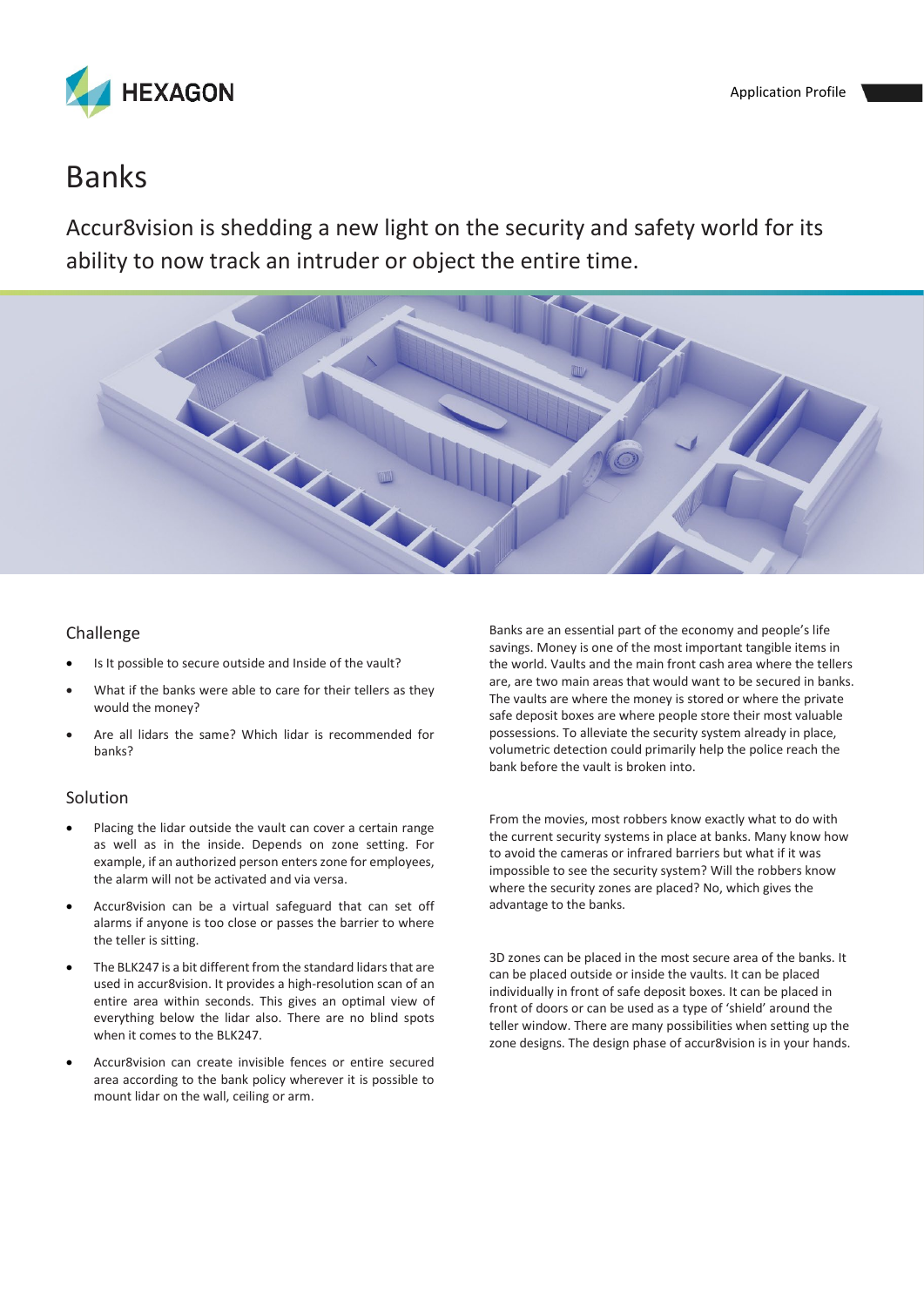### 1 | Vaults



There are many different ways in protecting a vault using accur8vision and lidar. Placing the lidar outside the vault can cover a certain range depending on the type of lidar used. Lidars inside accur8vision can cover an area of 30m to 245m. Once the lidar is placed, security zones can be added around the door to the vault. These zones can have different settings to them. For example, if an authorized person enters this zone, the alarm will not be activated. If an unauthorized person enters this zone, the alarm will be activated. There are many different settings to the zones. A delayed zone where an employee can enter a pin or swipe a card in a certain amount of time will also not activate an alarm. If a person enters that zone and does not swipe a card or enter a pin in a certain amount of time an alarm will be activate. These are only a few examples of the zones that could be set up around or outside the vault.



Lidar can also be placed inside the vault to add an extra layer of security. This is another area of the vault that can be protected by zones. Many different scenarios can happen here with the use of zones like previously mentioned as the security for the outside of vaults. Delayed zones can also come into action inside of vaults.

If there is an employee working inside the vault, the pin or access card can be used. This will allow the employee to walk freely inside the vault. Excluded zones are another type of zone that can be used inside the vault. If there is one area where an employee needs to go, this area can be deactivated which means they can freely walk around in this area but nowhere else. This zone can also be activated when a customer needs access to their safe deposit box. A certain path or area can be cleared only to their specific safe deposit box. If they move from this specific path or area, an alarm will be activated.

#### 2 | Teller Area



Another area of concern for banks could be the teller area where individuals go for cash. This can also be a target area for bank robbers and where they usually go first. What if the banks were able to care for their tellers as they would the money? Accur8vision, in some sense, can be a virtual safeguard that can set off alarms if anyone is too close or passes the barrier to where the teller is sitting. Because of this, a very slim zone can be placed along the glass front or bars of the area where the teller is at. If an individual comes to close to this section an alarm can be activated, and the operator or guard can pay more attention to this area. If it is a bank robbery, the bank robber would have no idea that they had triggered an alarm. This allows the operator or guard to silently activate an alarm and notify the police.